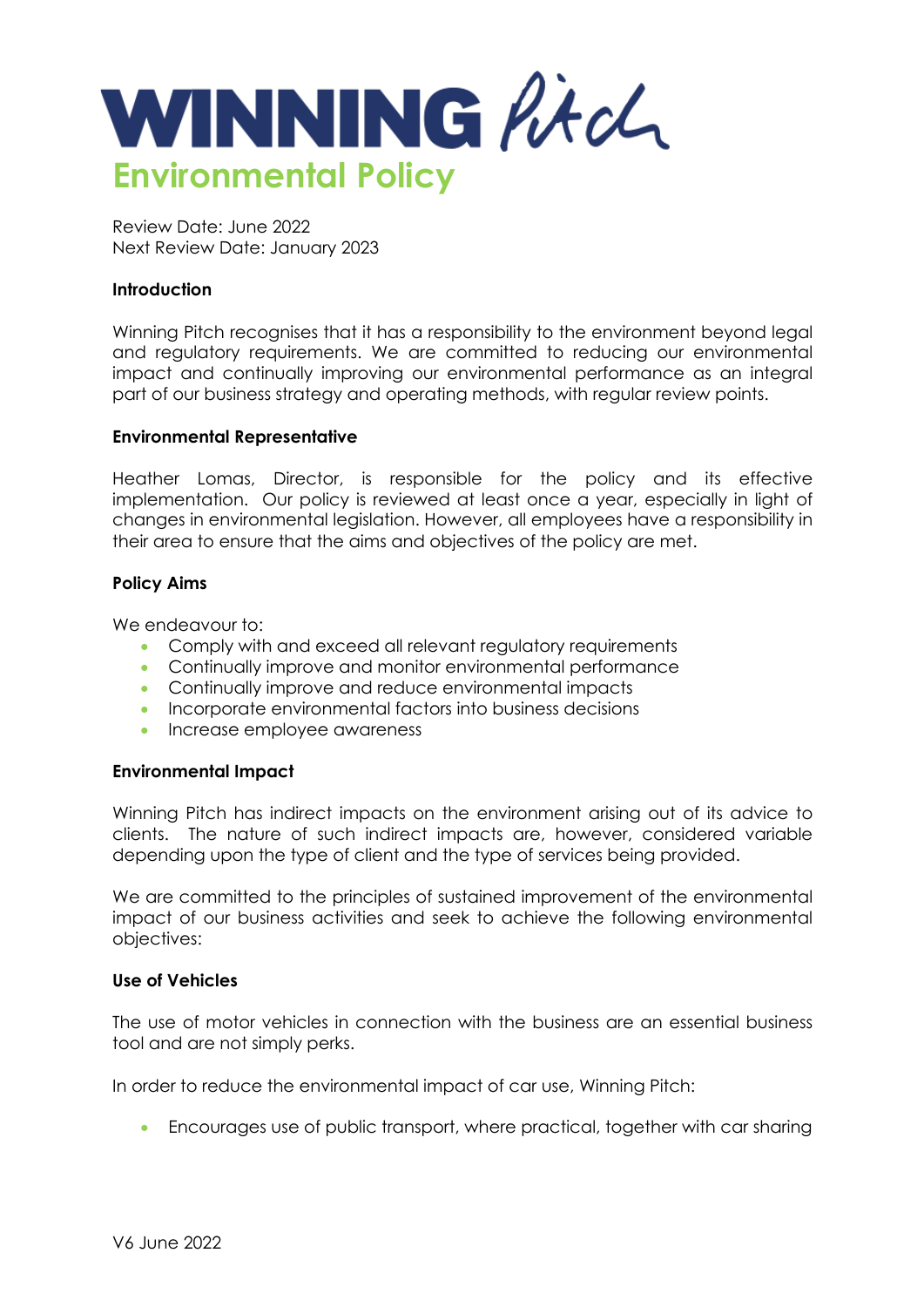- Allows associates, directors and staff to work flexible hours, within reason, in order to enable them to use public transport to come to work and to go home from work
- Ensures associates, directors and employees are aware of the fuel consumption and emissions of vehicles
- Encourages all associates, directors and staff to have their vehicles properly serviced and maintained in order to achieve optimum operating efficiency
- All Directors, staff and associates must also have correct business insurance when working on behalf of Winning Pitch
- We will reduce the need to travel, restricting to necessity trips only
- We will promote the use of travel alternatives such as email, video/phone conferencing
- We will make additional efforts to accommodate the needs of those using public transport or bicycles

In addition, remote working is facilitated, when feasible, in order to reduce travel.

Sustainable travel choices can benefit us by:

- Saving time and money on commuting
- Reducing stress on journeys to work
- Reducing off-site congestion
- Reducing travel-related pollution locally and regionally
- Widening our recruitment catchment area
- Improving efficiency of business-related travel
- Improving our company's image and Corporate Social Responsibility
- Improve staff's health

Staff could save money by changing the way they travel. If they car share they could cut their petrol bill in half.

# **Maintenance and cleaning**

- Cleaning materials used will be as environmentally friendly as possible
- We will only use licensed and appropriate organisations to dispose of waste.

# **Stationery and Office Supplies**

In order to minimise the adverse environmental impact associated with the activities conducted in its office, Winning Pitch:

- Will minimise the use of paper in the office
- Will seek to buy recycled and recyclable paper products
- Will recycle all paper where possible
- Will evaluate the environmental impact of any new products we intend to purchase
- Encourages the electronic transfer of data, information and messages in order to reduce paper and toner usage
- Seeks, where commercially feasible, to purchase paper and other consumables with a recycled component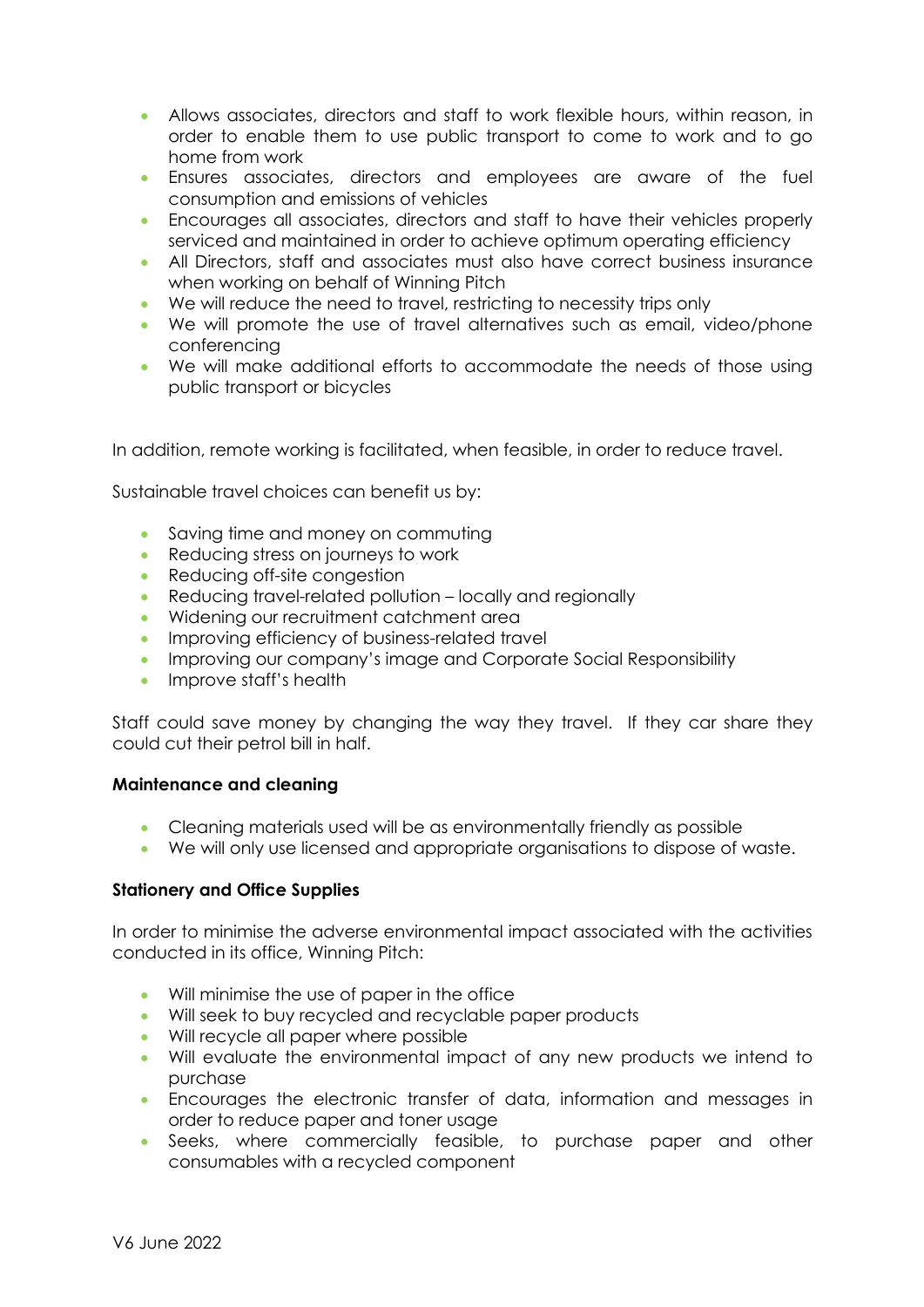- Operates a system for the re-cycling of waste paper
- Operates a system for the re-cycling of laser toner cartridges

Our purchasing activities are limited to the purchase of normal office supplies. Nevertheless we remain committed to ensuring that our suppliers have a relevant environmental policy and a commitment to the use of recycled materials wherever possible.

## **Energy and Water**

- We will seek to reduce the amount of energy used as much as possible
- Lights and electrical equipment will be switched off when not in use
- We will seek to improve the energy consumption and efficiency

## **Building Maintenance**

In order to minimise the adverse environmental impact of the office suite that it occupies, Winning Pitch:

- Occupies an office suite in an environmentally friendly, SMART building
- Upgrades plant and equipment when necessary and commercially feasible

## **Monitoring and Management**

The environmental and other relevant policies are detailed electronically and are available to all associates, directors and employees. Any changes to the environmental procedures are communicated via email to all members of the company.

As part of our Quality Management System we monitor and review our core processes and this includes environmental issues.

In order to reduce the environmental impact of goods and services procured by the company we seek to ensure that all suppliers are committed to their own Environmental Policy and this information is taken into account in approving suppliers within the scope of our Quality Management System. The performance of all suppliers is reviewed on at least an annual basis and this includes consideration of relevant environmental matters.

- We will comply with and exceed all relevant regulatory requirements
- We will continually improve and monitor environmental performance

# **Training and Communication**

The company is committed to the on-going development of its associates and employees in the pursuit of its corporate objectives and operates management procedures to ensure appropriate training and communication at all levels of the business. In addition to operating a no-smoking policy the company will provide and encourage the following to its employees at all times:

• To take responsibility through their own actions to protect the environment